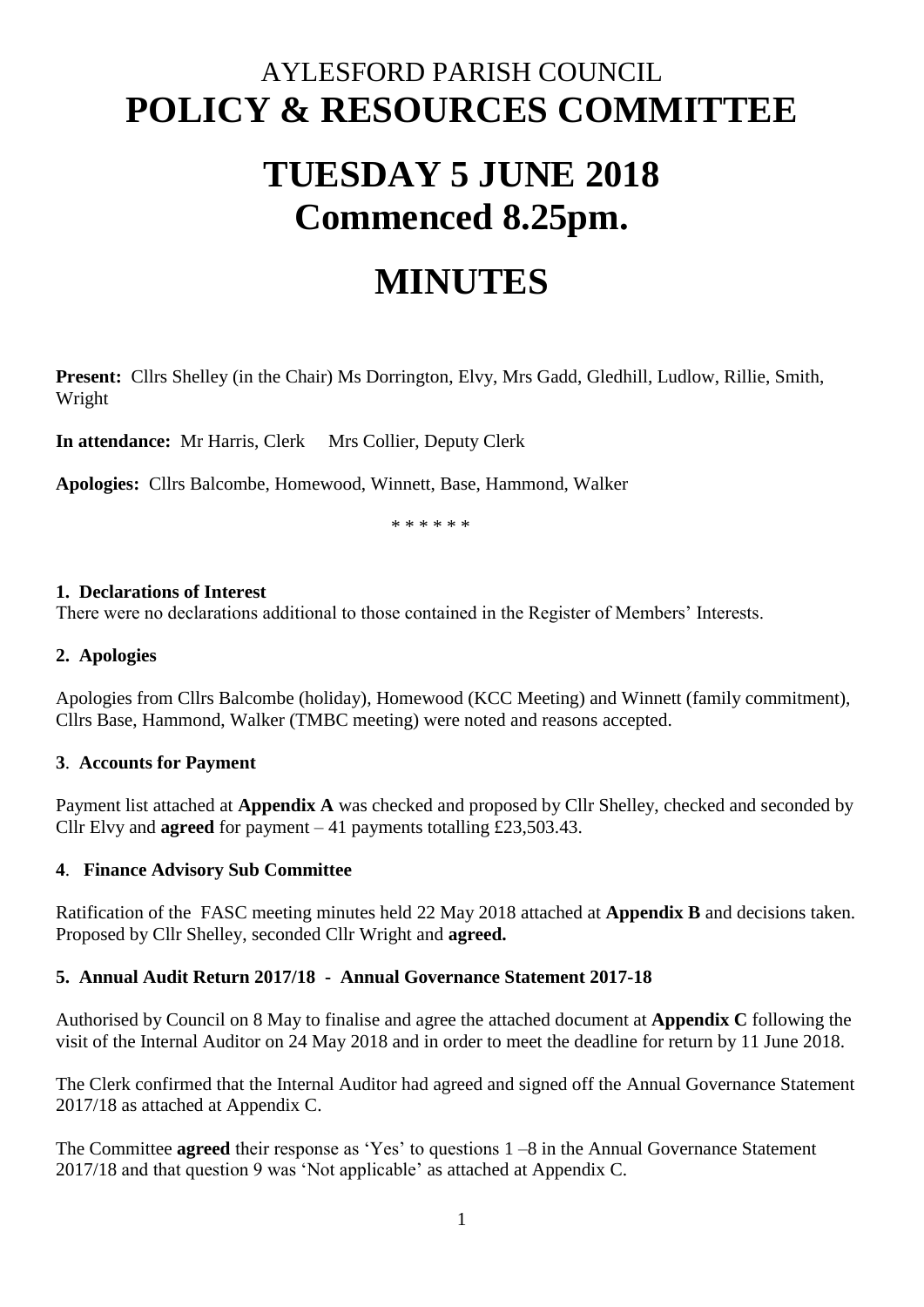## **6. Annual Audit Return 2017 – Accounting Statements 2017/18**

Authorised by Council on 8 May to finalise and agree the document attached at **Appendix D** following the visit of the Internal Auditor on 24 May 2018 and in order to meet the deadline for return by 11 June 2018.

The Clerk confirmed that the Internal Auditor had agreed and signed off the Accounting Statements 2017/18 as attached at Appendix D.

The Committee **agreed** the figures stated in items  $1 - 10$  of the Accounting Statements 2017/18 as attached at Appendix D.

### **7. Response to Government Consultation Paper on Powers for dealing with Unauthorised Development and Encampments**

Parish Council's response to the Government Consultation Paper was considered and **agreed** as at **Appendix E** to these minutes **Clerk**.

- **8. Law and Order -** No report to this meeting.
- **9. Rugby Club/Netball League** No report to this meeting.

#### **10. Flood Defences**

Clerk reported on the recent meeting with Environment Agency and TMBC representatives, Cllr Rillie and himself.

- 1. An updated Flood Plan was considered and TMBC will prepare the standard template document for the Clerk to finalise with details applicable to Aylesford.
- 2. Cllr Rillie stated that the stream overflow pump may require adjusting following the recent heavy rain fall. The volume of the lagoon should also be looked at.

Members noted that during the recent heavy rain problems with flooding continue on the A20 at Quarry Wood. This has been widely publicised and all bodies including Tracey Crouch and County Councillor Homewood are pursuing KCC to resolve this matter.

Cllr Rillie also reported the continuing problem with flooding opposite the Brassey Centre, Station Road, Aylesford.

## **11. Membership of Standing Committees, Ad Hoc Committees, Outside Bodies Representatives**

Draft list was considered and latest version is attached at **Appendix F.**

## **12. Council Vacancies**

3 Aylesford South 1 Eccles 1 Blue Bell Hill